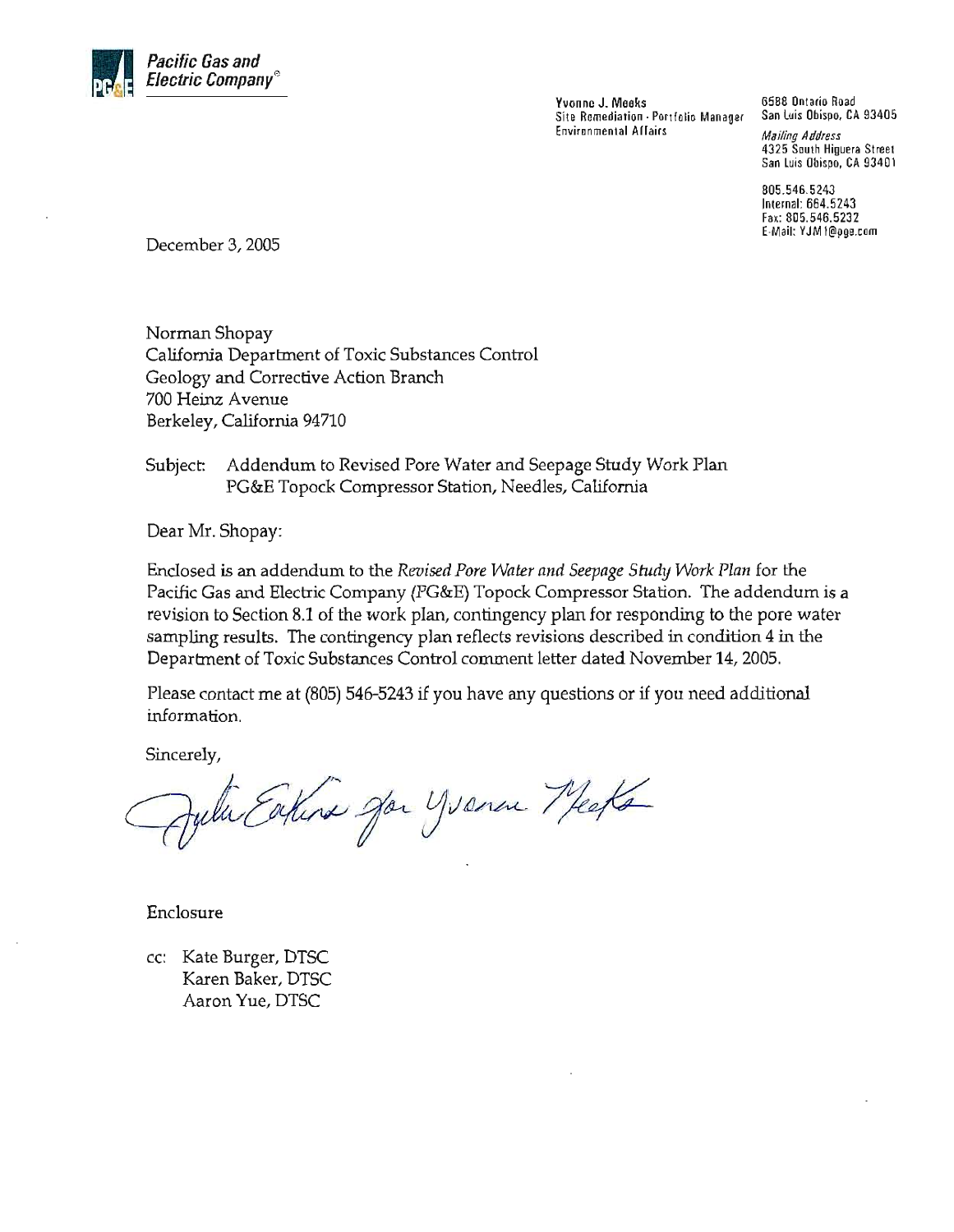## **8.1 Contingency Plan**

In the event that Cr(VI) is detected in pore water in the downgradient sampling locations, the PWSS Contingency Plan will be implemented. Figure 8-1 presents the events that would occur in the event of a Cr(VI) detection in pore water downstream of the Topock site. DTSC, Regional Water Quality Control Board, and Arizona Department of Environmental Quality will be notified of any Cr(VI) detection in pore water at a downgradient sampling location within 48 hours of data validation completion. Any Cr(VI) detection in pore water at a downstream location in the absence of any Cr(VI) detections upstream will trigger resampling to confirm downstream detections and further define the distribution of Cr(VI) in the pore water of the river bottom. If Cr(VI) is detected in pore water at both upstream and downstream locations, the Wilcoxon Rank Sum Test will be performed to determine whether there is a statistically significant upward shift in the downstream concentrations relative to the upstream concentrations, as indicated by a 90% confidence interval for the test (P<0.10 for a one-tailed test). Since many of the results will likely be non-detects, it may be necessary to provide a single proxy value for non-detects. Ordinarily, a proxy value of one-half of the detection limit would be applied; however, if the detection limits vary considerably, the scatter of the proxy values might become more dominant in the calculations than the level of detected values. In this event, a review of the data will be conducted to determine if it would be more appropriate to choose a single proxy value rather than use one-half of the detection limit. The results of the statistical analyses will be reported to DTSC within 14 days of the receipt of all the validated data from the initial pore water sampling.

Pore water resampling will be performed if Cr(VI) is detected at a downstream location in the absence of any  $Cr(VI)$  detections upstream or if  $Cr(VI)$  concentrations at downstream locations are demonstrated to be statistically significantly greater than upstream concentrations. The contingency sampling would involve:

- Re-sampling pore water at location(s) where there was a significant  $Cr(VI)$  detection.
- Sampling pore water 20 feet from the location of the significant detection in four directions. Samples will be collected at the depth of the original detection.
- Collecting a surface water sample above the pore water detection to determine if  $Cr(VI)$ is present in the river channel. Surface water samples will be collected in accordance with the *Revised Sampling Plan and Standard Operating Procedure for Depth-Specific Surface Water Sampling* (CH2M HILL 2005f).